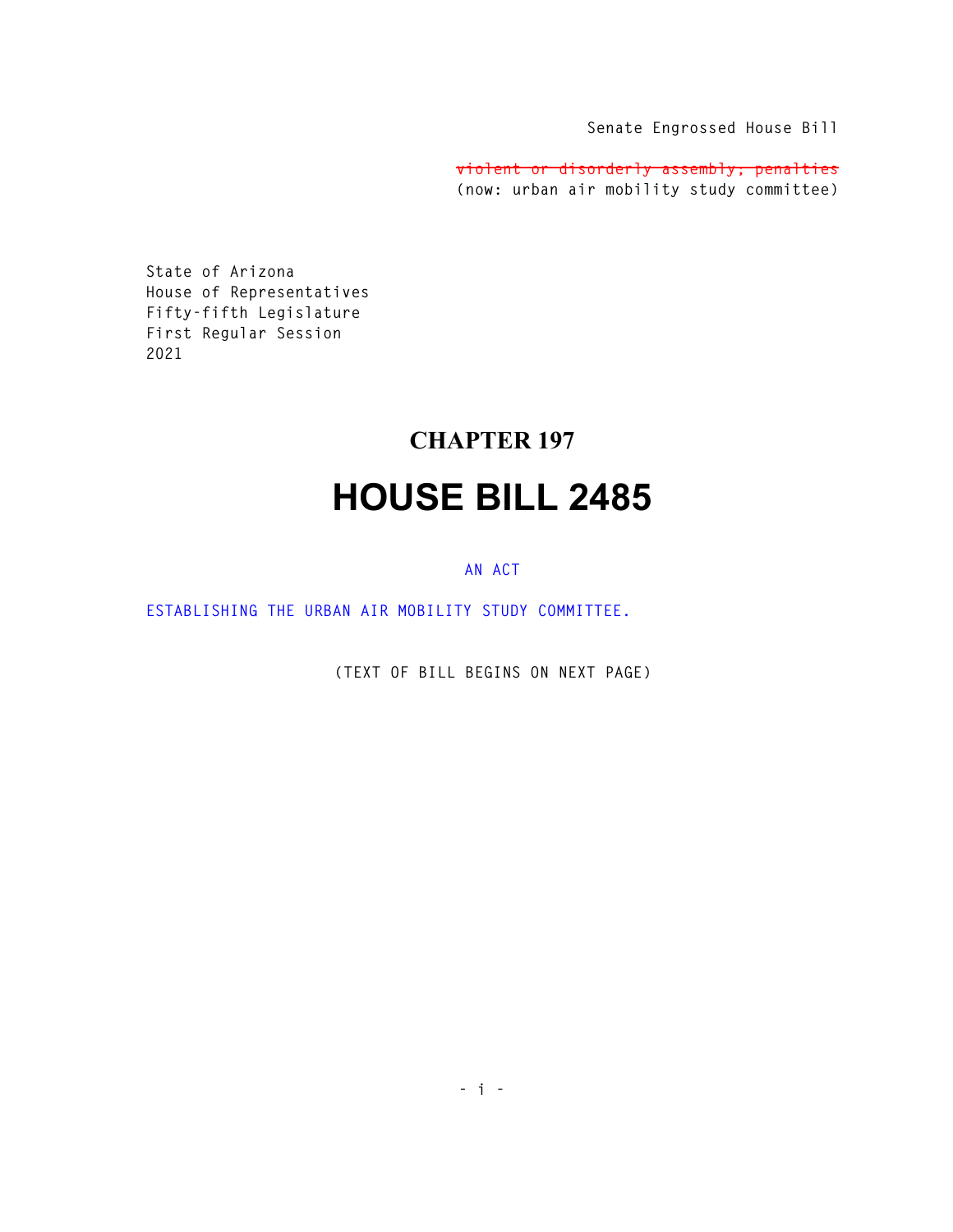**1 Be it enacted by the Legislature of the State of Arizona: 2 Section 1. Urban air mobility study committee; membership; 3 duties; report; delayed repeal 4 A. The urban air mobility study committee is established consisting 5 of the following members: 6 1. Three members of the senate who are appointed by the president 7 of the senate, not more than two of whom are members of the same political 8 party. The president of the senate shall designate one of these members 9 to serve as cochairperson of the committee. 10 2. Three members of the house of representatives who are appointed 11 by the speaker of the house of representatives, not more than two of whom 12 are members of the same political party. The speaker of the house of 13 representatives shall designate one of these members to serve as 14 cochairperson of the committee. 15 3. The chief executive officer of the Arizona commerce authority or 16 the chief executive officer's designee. 17 4. The director of the department of emergency and military affairs 18 or the director's designee. 19 5. The director of the department of transportation or the 20 director's designee. 21 6. A member of the Arizona technology council who is appointed by 22 the governor. 23 7. A representative from the league of Arizona cities and towns. 24 The governor shall appoint this member. 25 8. Two members from cities with populations greater than two 26 hundred fifty thousand persons. The members shall be from different 27 cities. The governor shall appoint these members. 28 9. One member from a city with a population of less than one 29 hundred thousand persons. The governor shall appoint this member. 30 10. One member from the Arizona association of counties. The 31 governor shall appoint this member. 32 11. One representative from a metropolitan planning organization. 33 The governor shall appoint this member. 34 12. One representative from a university in this state. The 35 governor shall appoint this member. 36 13. One representative from a community college in this state. The 37 governor shall appoint this member. 38 14. Three members from the urban air mobility industry. The 39 governor shall appoint these members. 40 15. A member from an organization in this state that helps persons 41 with disabilities. The governor shall appoint this member. 42 16. Two members from the business community. The governor shall 43 appoint these members.**